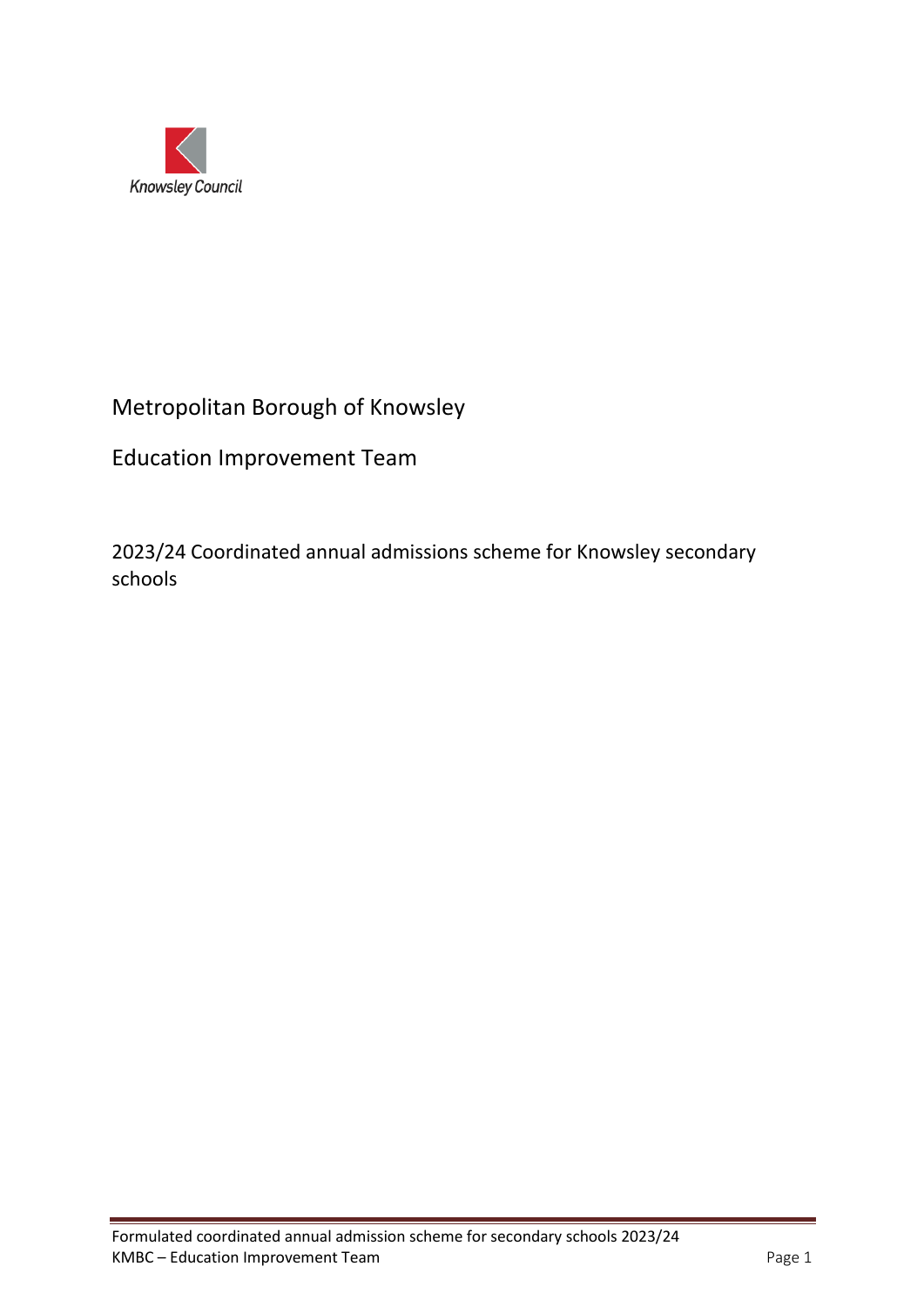# Context

- 1.1 The scheme set out below seeks to comply with the requirements of the 1998 Act, as subsequently amended, and the School Admissions Code 2021. The scheme will come into force for admissions into secondary schools in September 2023 and will apply to the admission of pupils who are of age to be admitted to year 7 classes in September 2023.
- 1.2 All Knowsley academy and voluntary aided schools participate in the scheme.

#### 2 Coordinated scheme for annual admission to secondary school in 2023/24

2.1 In the voluntary aided sector, the Governing Body of each school is the admission authority. Each academy has a Trust who has responsibility for admissions.

| Voluntary Aided | All Saints Catholic High School       |
|-----------------|---------------------------------------|
| Academy         | Halewood Academy                      |
| Academy         | Kirkby High School                    |
| Academy         | Lord Derby Academy                    |
| Academy         | St Edmund Arrowsmith Catholic Academy |
| Academy         | The Prescot School                    |

The following named schools participate in the scheme:

## 3 Applying for a place in a year 7 class of a secondary school for 2023/24 admission

- 3.1 No later than 12 September 2022, Knowsley LA will publish a composite prospectus 'Knowsley Secondary Education Admissions 20232/24 – Information for Parents'. A copy of the composite prospectus will be available on the School Admissions pages of the Knowsley Council website, or a hard copy can be requested from the LA School Admissions Team.
- 3.2 Knowsley resident parents/carers are requested to complete the Knowsley LA Common Application Form (CAF) via the online parent portal accessed on the Knowsley Council website, which will be available no later than 12 September 2022. A paper copy of the CAF will be available on request from the LA School Admissions Team for those who cannot access the online application. Non-Knowsley residents must apply by completing the CAF provided by the LA in which they are resident. This is the case even where they wish to apply for one or more Knowsley secondary schools.
- 3.3 Where Knowsley resident applicants intend to name a school in another LA area as a preference, they are advised to obtain a copy of the admission policy of the school and details of any relevant procedures from the individual school/s or relevant LA. Knowsley resident applicants must complete the Knowsley CAF to make their formal application.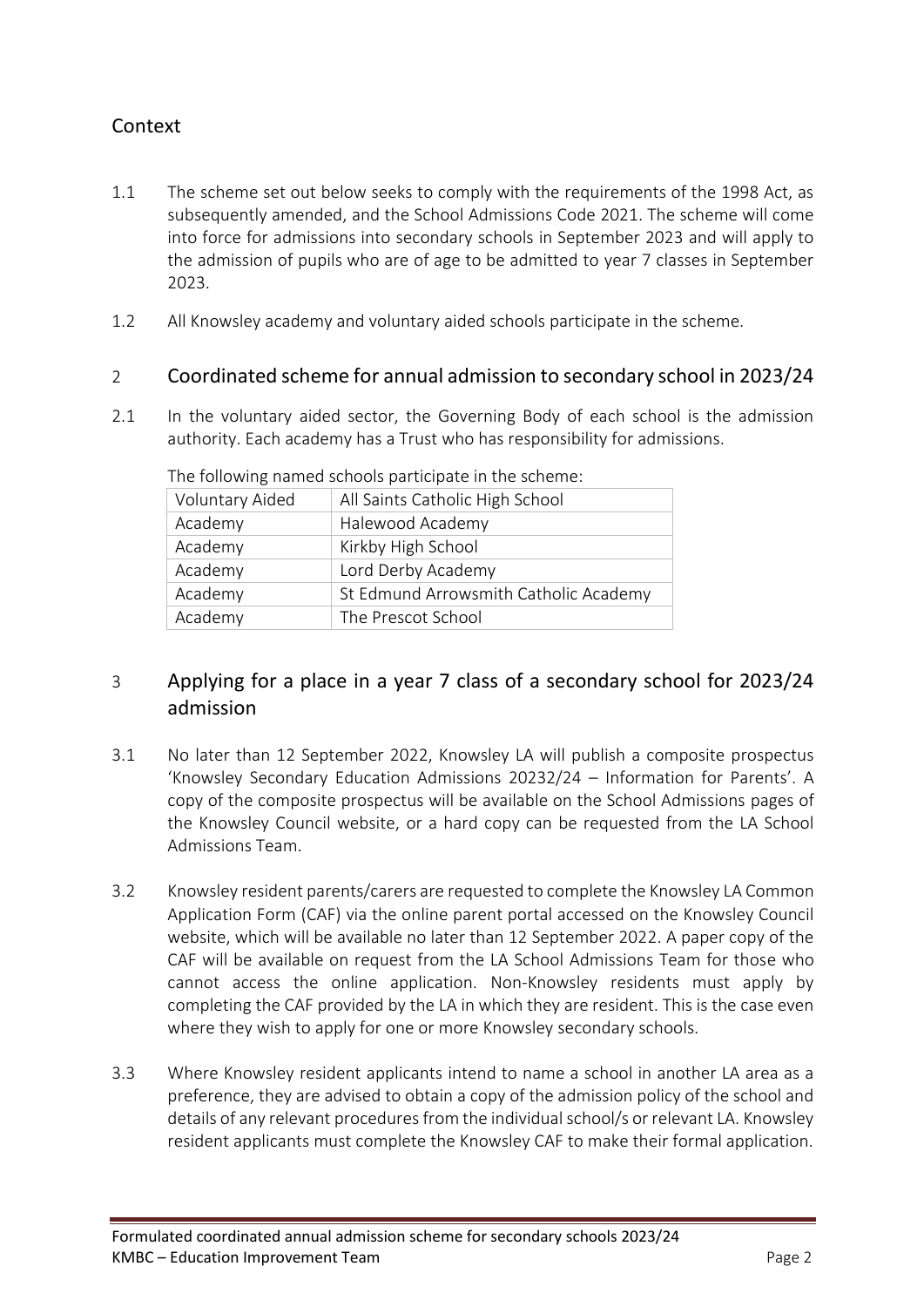# 4 Submitting the Common Application Form (CAF) and providing supplementary information

- 4.1 The Knowsley CAF allows parents/carers to state up to three school preferences in ranked order. Knowsley schools and those in other LA areas can be named as preferences. The online application should be submitted via the parent portal accessed via the school admissions pages of the Knowsley Council website. A confirmation email will be automatically generated to confirm successful submission of the application. Alternatively, a paper application form can be returned to the LA School Admissions Team at the address stated on the form or a scanned copy emailed to [schooladmisisons@knowsley.gov.uk](mailto:schooladmisisons@knowsley.gov.uk) . If an email address is provided on the application form a receipt email will be issued within 10 working days to confirm submission.
- 4.2 Some schools request applicants to complete a Supplementary Information Form (SIF) to gather information specific to their school oversubscription criteria. It is the responsibility of the applicant to check whether or not a SIF is required by the school/s they are applying for and to complete and return it as per the instructions of the school.
- 4.3 A SIF is not a valid application on its own; the school must also have been named as a preference on the LA CAF and the school will validate this before considering the application. The SIF should normally be returned directly to the school concerned by the closing date, or any other date specified by the school. Applicants who name a school that operates a SIF as a second or third preference should be aware this also applies to their application. Where a SIF is not completed, the application will be considered on the basis of information provided on the LA CAF.
- 4.4 Knowsley Catholic secondary schools use a SIF to obtain faith information. These are available from individual Knowsley Catholic Schools or via the Knowsley Council website school admission pages. One form should be completed for each Knowsley Catholic secondary school named on the CAF and returned directly to each school/s. If naming a school/s in other LA areas as preference/s, parents/carers need to check the requirements of that individual school in relation to SIFs.
- 4.5 Where parents/carers wish to submit other additional documentation which they feel may be relevant to the processing of their application, this documentation should be provided at the point of application to the LA and/or the relevant admission authority. Parents/carers should be aware that admission authorities can only take account of additional information in the allocation if the oversubscription criteria of the individual school allow for it.
- 4.6 If the applicant is indicating that the child is Looked After by the LA (LAC) or was previously LAC (including children who were previously in state care outside of England), evidence of the child's current or previous LAC status, as defined in the school admission arrangements, must be submitted at the time of application.
- 4.7 If the applicant is UK service personnel with a confirmed posting in the locality, or a Crown Servant returning from overseas, the application will be accepted and processed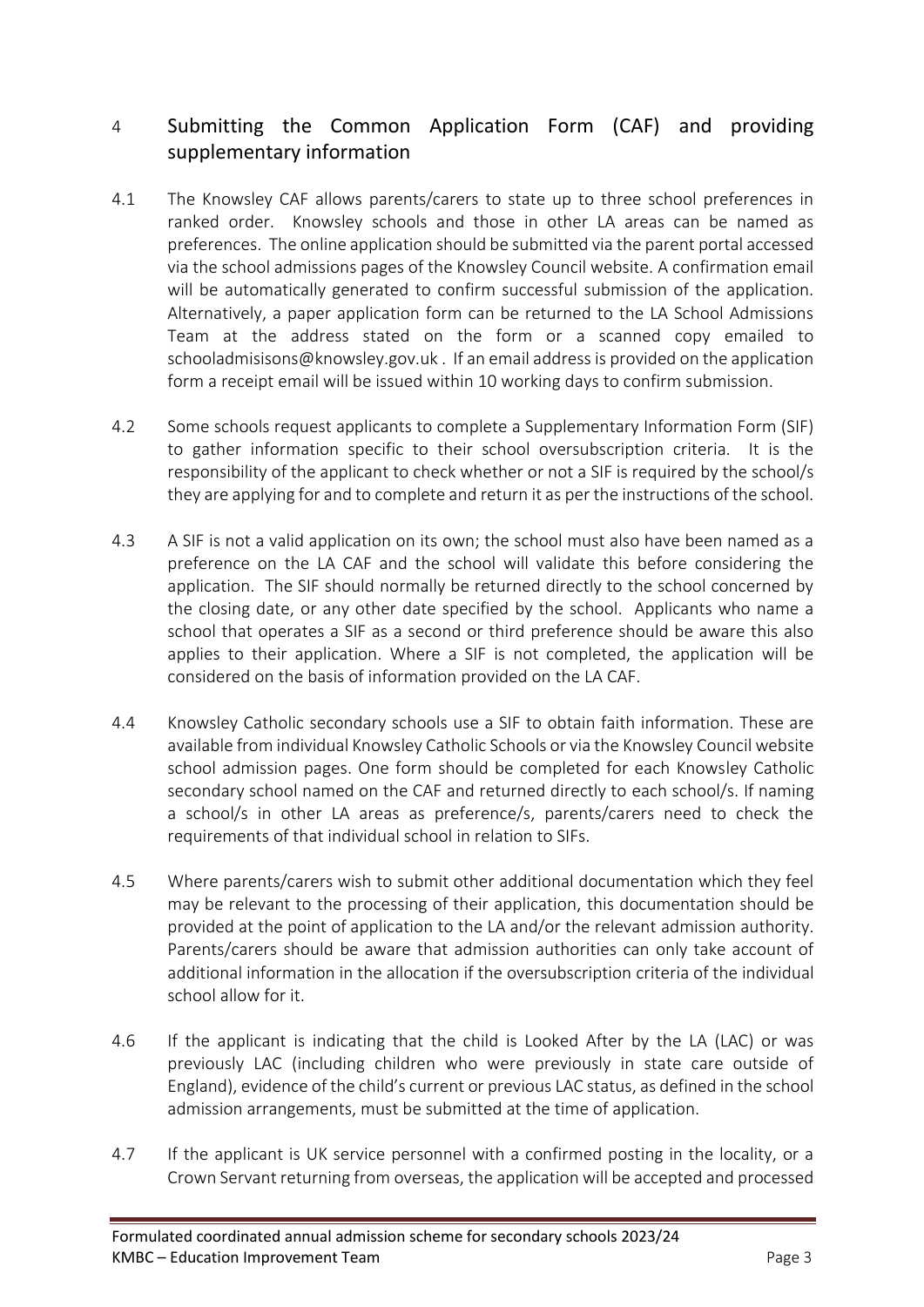from the intended address provided the application is accompanied by an official letter that confirms a relocation date and an intended address.

- 4.8 Allocations are subject to proof of any information stated on the application documents that may have led to the offer of a place. For Knowsley schools, applicants may be requested to provide relevant confirmatory documents to the allocated school immediately after receiving the offer notification in order to secure the offer made. For schools in other LA areas, parents/carers must follow any instruction provided by that LA/school in respect of providing proof documentation. Parents/carers should note that if false information has been supplied which has influenced the allocation, any place offered on the basis of this information may be withdrawn and, at that point, places in some other schools may no longer be available.
- 4.9 To guarantee they are considered in the initial allocation of places; applications should be submitted no later than the national closing date of 31 October 2022.

#### 5 Consideration by Admission Authorities

- 5.1 As required by statutory regulation, this is an equal preference inter-authority coordinated scheme. Initially, each preference expressed by an applicant will be considered by the relevant admission authority against their oversubscription criteria without consideration of the level of preference.
- 5.2 Following the closing date, Knowsley LA will send to other coordinating LAs, relevant application information for Knowsley resident pupils wishing to be considered for their schools. Similarly, application preferences for Knowsley schools from children resident elsewhere will be received by Knowsley LA for consideration. Knowsley LA expect to share application information with coordinating LAs by Friday 18 November 2022.
- 5.3 Knowsley LA apply the published admission criteria on behalf of those academy schools in Knowsley who are adopting the LA admission policy. The admission authorities of Knowsley voluntary aided schools and other academies will consider applications for their schools against their own individual admission criteria. The relevant admission authorities of schools outside of the Knowsley area apply their admission criteria to any applicant who has stated a preference.
- 5.4 By Monday 5 December 2022, Knowsley schools which are own admission authorities will receive from the LA via the establishment portal, the application details of all applicants of any preference level. These admission authorities should therefore arrange meetings of their admission committees to consider applications during the period Monday 5 December 2022 to Wednesday 14 December 2022. In order to achieve the agreed co-ordinated timetable and national offer date, it is essential that this is planned for and achieved on time. The LA will conduct the same process for those academies adopting the LA admission policy by applying the oversubscription criteria to all preferences expressed during this time period.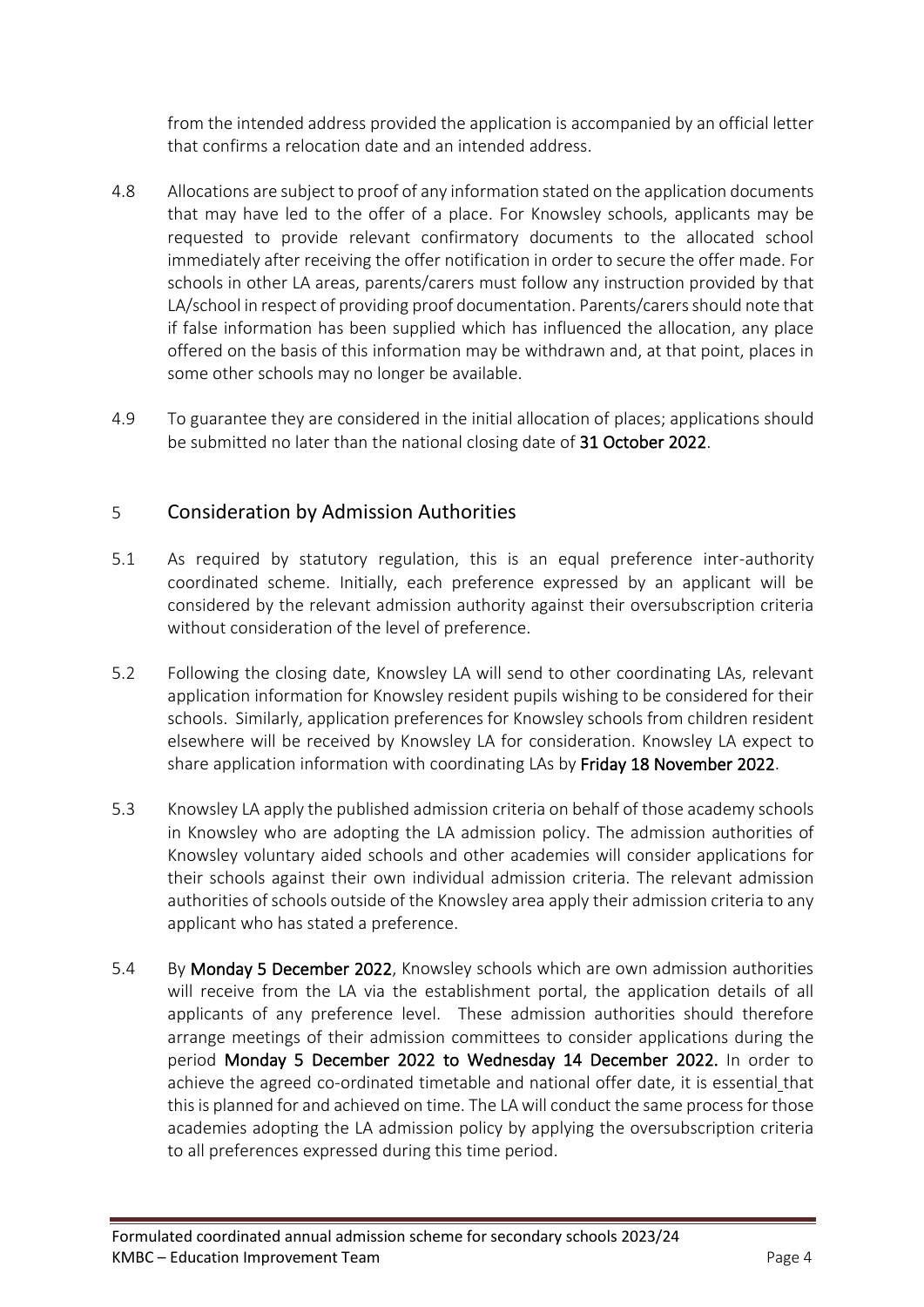- 5.5 By Friday 16 December 2022, each admission authority should have applied their oversubscription criteria and returned ranked applications to the LA.
- 5.6 The LA then uses the status for each preference expressed for each pupil to 'resolve' offers. The computerised allocation software (EYES) allocates a place at the highest preference school available and removes any potential offers for lower preference schools that are no longer required. Available places created are then re-offered to any applicants on waiting lists without a higher preference offer. The 'resolve' process is run, including inter-authority exchanges, until no further movement is possible, and no pupil should hold more than one school offer at this point.
- 5.7 Where a non-Knowsley resident has applied for a Knowsley school, the outcome of the application will be sent to the child's home LA who will treat the result in accordance with their scheme. Other co-ordinating LAs will provide the outcome of allocations for schools in their areas for Knowsley residents. Wherever practicable, Knowsley will seek to resolve any inter-authority multiple offers. Any final exchanges of information between LAs should be completed, where possible, by Wednesday 15 February 2023.
- 5.8 Where no stated preference can be offered, the LA will seek to offer a place for Knowsley residents at an alternative Knowsley school with an available place to ensure that child is not without an education placement offer.
- 5.9 The LA will endeavour to notify schools in the authority area of the details of applicants confirmed as being allocated a place in the school and, if relevant, those forming the waiting list by 24 February 2023. This date will be dependent on inter-authority coordination dates being achieved to finalise allocations. This information is not to be shared by schools and they should not make any direct contact with allocated pupils until the LA has released allocation results on national offer day.
- 5.10 National Offer Day (NOD) is 1 March annually. Where 1 March falls on a weekend or bank holiday, NOD would typically be the next working day thereafter. In 2023, national offer day will be Wednesday 1 March 2023.

#### 6 Allocation results

- 6.1 Allocation results are issued by the LA where the child is resident. On NOD, Knowsley LA will issue an allocation result to all Knowsley residents who applied on-time on behalf of the relevant admission authority. Where a place is being offered in a Knowsley school to a child who is resident in another LA area, the result will be issued by that LA on behalf of the Knowsley school.
- 6.2 Parents/carers who have applied via the online portal should receive their allocation result on national offer day by accessing their account on the admissions application portal. An email will be sent to applicants to alert them that the result is available. Applicants who applied using the paper application will be issued with a letter confirming the school allocation. Letters will be posted by first class post on national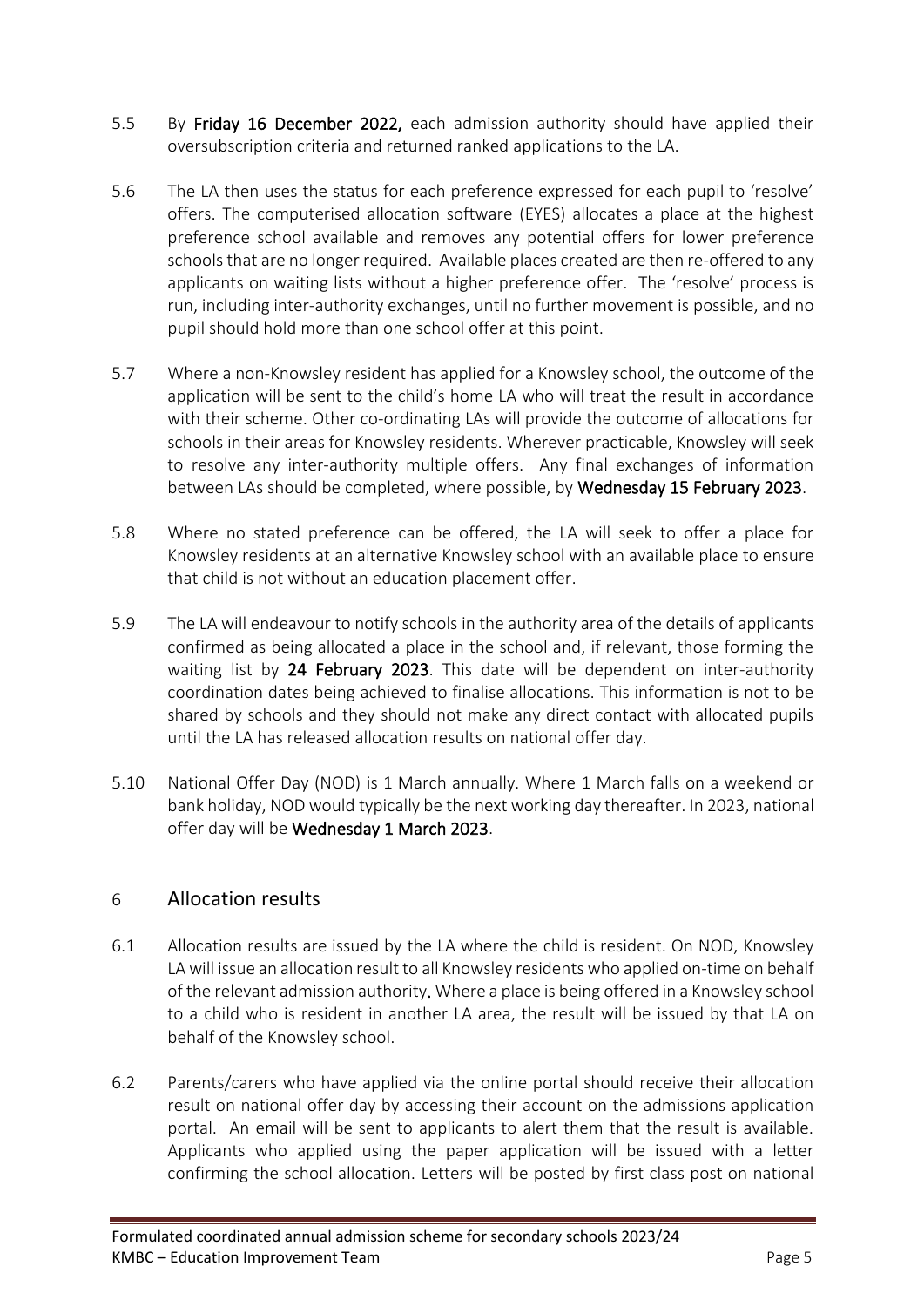offer day, but parents/carers should note that an exact date of receipt cannot be stated. Paper applicants who prefer to receive their allocation outcome by email must state this at the point of application and provide an email address.

- 6.3 School offers may be subject to confirmation of date of birth<sup>1</sup>, home address and any church requirements - such as a baptism certificate - being provided. If the individual school or the LA directly requests documentary evidence, applicants should normally respond within two weeks of the request. If the required evidence is not provided by the applicant within the requested timeframes, notification may be sent to the applicant confirming potential withdrawal of a place.
- 6.4 Where an applicant has been refused a place at a school of a higher preference than the one offered; they will be advised of their right of appeal. Appeals should be made to the relevant admission authority for the individual school/s and will be held during the summer term.
- 6.5 Applicants who are not satisfied with the school offer they receive have the opportunity to consider other schools and make a revised application if they wish but the original/current offer will not be removed until an alternative placement has been secured. This is to avoid a child being without a school offer and at risk of being missing from education.

#### 7 Waiting Lists

- 7.1 Any applicant not offered a place at a Knowsley school/s of a higher preference than that offered, will be placed on the waiting list for the school/s. Waiting lists will be compiled according to the school over-subscription criteria. Late applicants will join the waiting list on the date their application is processed on basis of which criterion they meet. Parents/carers should be aware that the waiting list is a 'live' document and their child's place on the waiting list can change, up or down, according to the movement of other applicants.
- 7.2 Where a vacancy occurs below the admission number, the admission authority will fill the place from the waiting list, in priority order, offering the available place to the child who is top of the waiting list at the time the vacancy is confirmed. The LA will normally undertake any communication with applicants in relation to waiting list offers until September 2023 at which point the waiting lists will become integrated with the in-year transfer process.
- 7.3 Pupils on the year 7 waiting list as a result of the annual allocation will normally be removed from that list at the end of the Autumn term in December 2023. Any parent/carer who wishes for their child to continue to be considered for a place will be required to confirm this via communication with the LA as part of the in-year transfer monitoring process.

<sup>&</sup>lt;sup>1</sup> The short birth certificate to confirm the date of birth of the child is the appropriate document.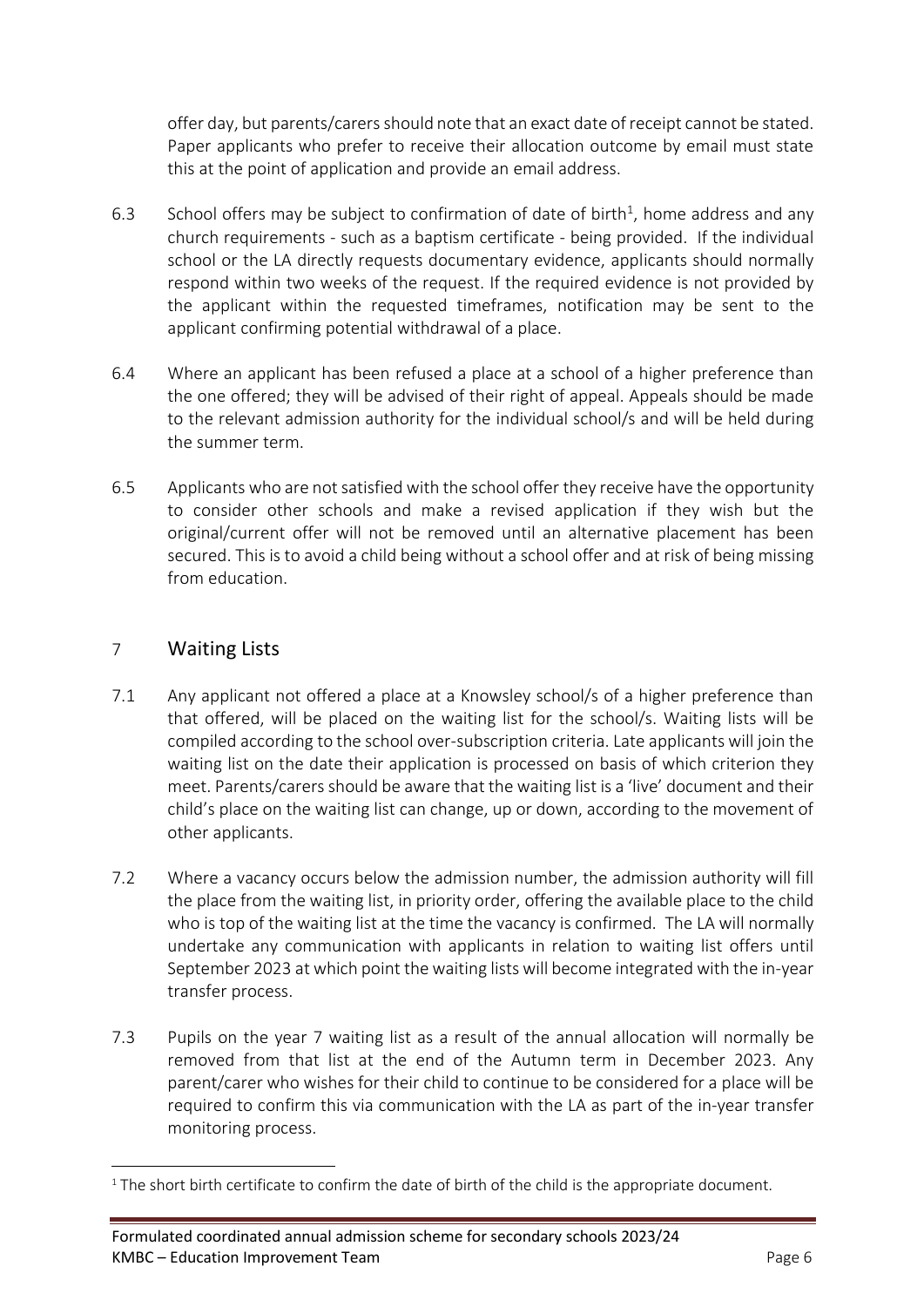#### 8 Late applications

## Applications received after the closing date of 31 October 2022

- 8.1 Applications can continue to be submitted via the application portal after the national closing date, but there is no guarantee that late applications will be included in the initial allocation and applicants are strongly advised to abide by the national closing date.
- 8.2 Applications naming Knowsley schools as preferences received following the national closing date but before the allocation process begins will be included in the initial allocation of places where practicable. For Knowsley schools this will typically mean preferences received up to Monday 28 November 2022. However, this will be dependent on the volume of late applications received, therefore, parents/carers have no guarantee that any application submitted after the closing date will be included in the initial allocation.
- 8.3 If a school in another LA has been named as preference, the application details and preference will be forwarded to the appropriate LA as soon as possible and it will be for the relevant admission authority to determine whether or not the application will be included in the initial allocation of places in accordance with the agreed scheme of that LA area.

## Applications received during the initial allocation process to NOD

- 8.4 Applications received after 5 December 2022 stating preferences for Knowsley schools will not normally be considered by Knowsley schools until the initial allocation process is complete. The LA will not typically share preferences received on or after this date with schools in the LA area.
- 8.5 Only where the admission authority accepts there are exceptional circumstances for an application being received after this date will applications be considered in the initial round. If parents/carers believe that there are exceptional circumstances for the application being submitted late, it is their responsibility to state these reasons in writing when submitting the application and provide supporting documentation wherever possible – they can do this by completing an application via the portal and sending supporting information by email to [schooladmissions@knowsley.gov.uk](mailto:schooladmissions@knowsley.gov.uk) or completing a paper application form and including supporting documentation. The decision as to whether the preference is included will be taken by the admission authority of the individual school of preference and the absolute deadline even for exceptional circumstances will be 27 January 2023. Applications made with no additional information will be treated as late and will not be considered until after the initial allocation of places is completed.
- 8.6 If a school in another LA has been named, the details will be forwarded to that LA as soon as is reasonably practicable and it will be for the relevant admission body to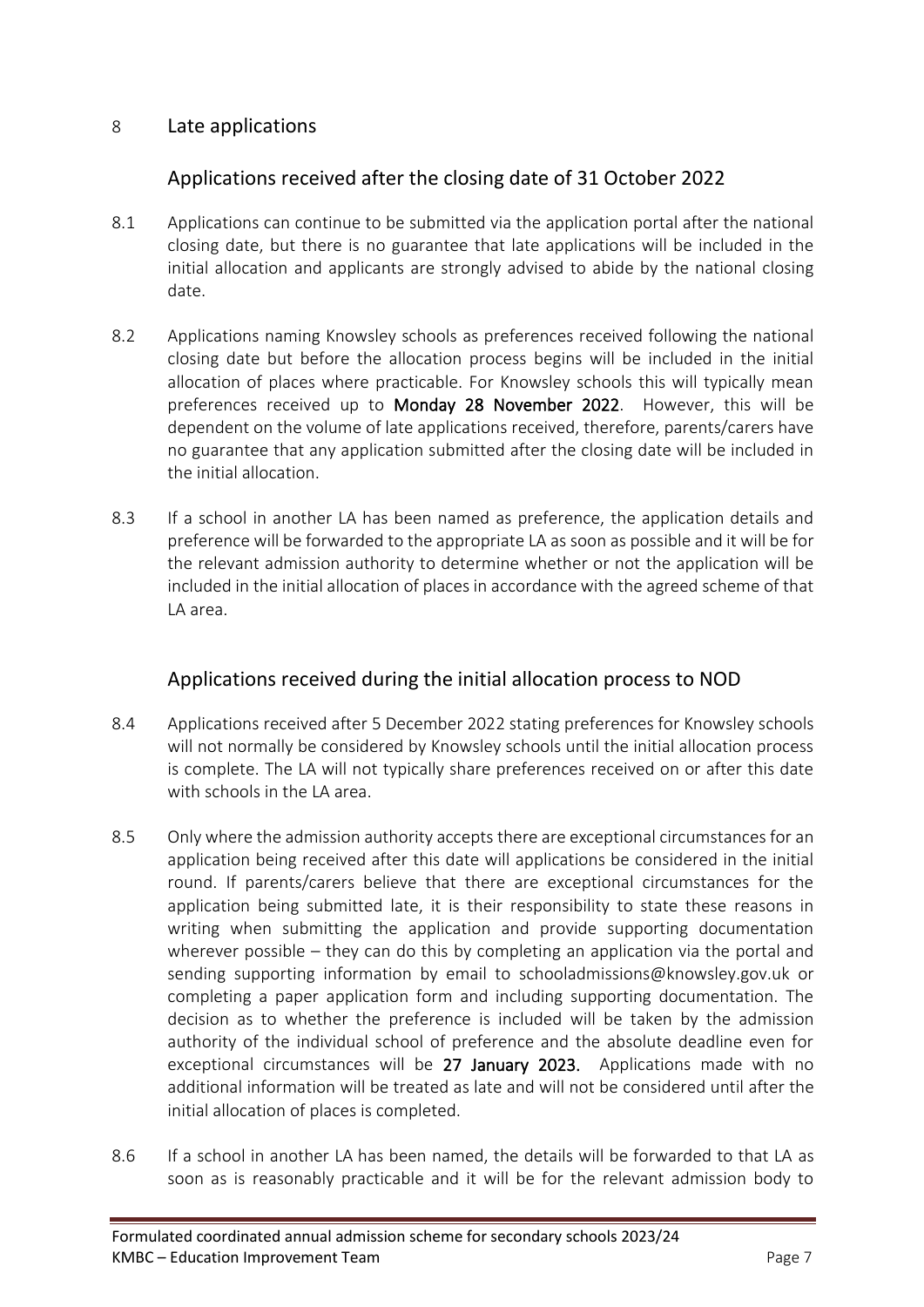determine whether or not the application will be included in the initial allocation of places.

- 8.7 Once the initial allocation of 'on-time' applications has been completed, any applications which have been classed as late but received up to 28 February will be considered. Where places remain available in schools following the initial allocation, they will be offered to these late applicants. Where the school requested is already full, or if there are not enough vacancies remaining for the number of late applications received, the oversubscription criteria from the relevant school admission policy will be applied to all applications being considered at that time. For any application that is unsuccessful in obtaining a place, the child's name will be added to the waiting list by applying the oversubscription criteria for the individual school.
- 8.8 Late applications considered at this time will be issued with an allocation result as soon as possible after 1 March 2023.

# Applications received after National Offer Day and before the start of the school year (1 March to 31 August 2023)

- 8.9 The inter-authority coordinated process continues and applications from Knowsley residents should be submitted to the LA who will ensure they are considered by the appropriate admission authority.
- 8.10 Knowsley Admissions Team will not process applications received between 1 March and 15 March 2023 until after 16 March 2023. All preferencesfor Knowsley schoolsreceived during this time period will be considered together at this time and applicants will be notified of the outcome of their application as soon as possible after 16 March 2023. Where preferences are expressed for schools in other Local Authority areas the request will be shared with that authority as soon as is reasonably practicable and no later than 16 March 2023.
- 8.11 After this time, further late applications received up to 31 August 2023 will be considered as soon as possible following receipt. Outcomes in respect of preferences for Knowsley schools will normally be issued within 10 school days of receipt of the application.

## 9. Making changes to an existing application

# Change of circumstance

9.1 Once an application has been submitted, it is the responsibility of the applicant to notify Knowsley School Admissions Team and/or the individual school of any change of circumstance that could affect that application, for example a change of address, a baptism or a sibling changing school. If applicants do not notify Knowsley School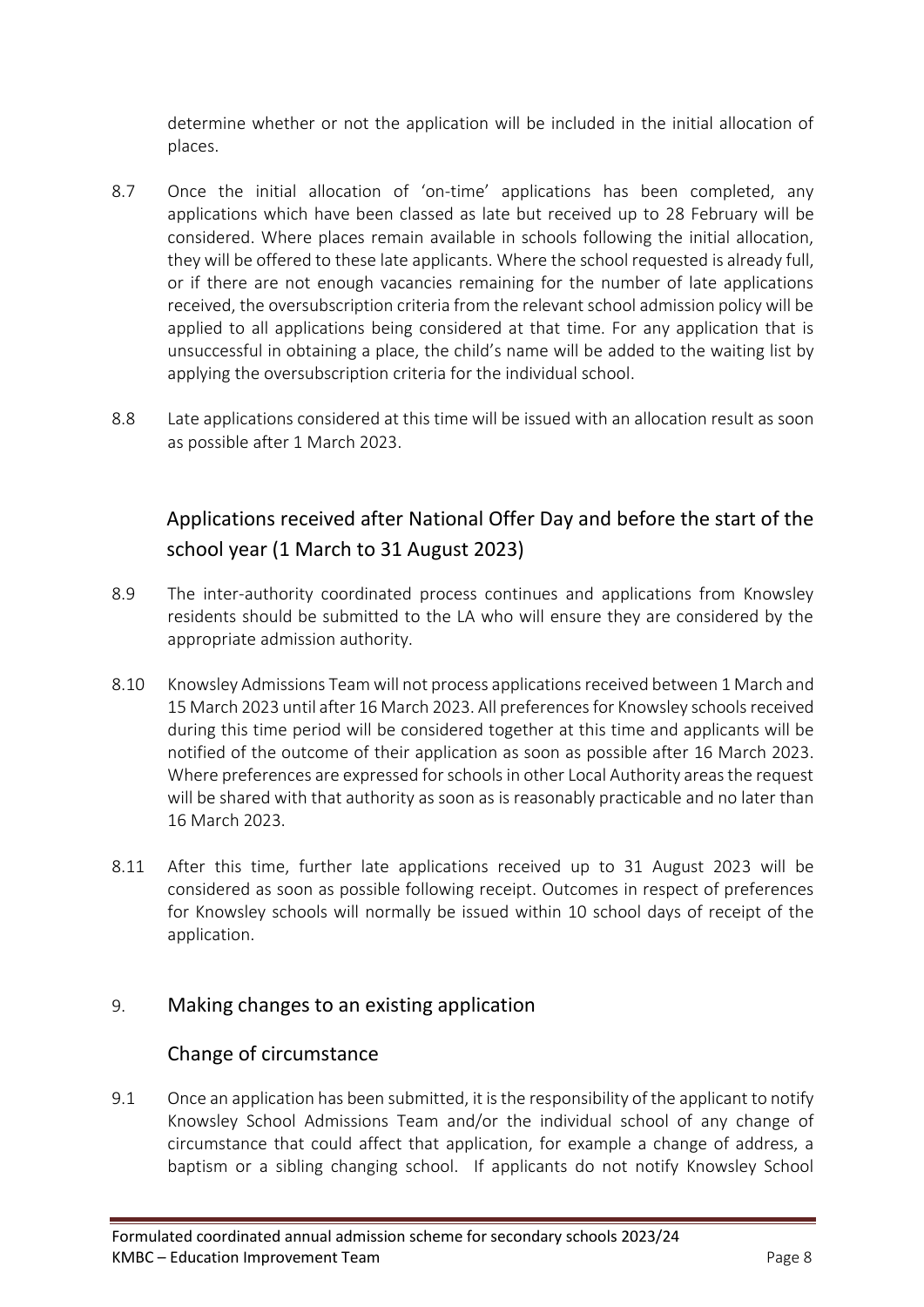Admissions Team directly of any change, this may affect how the application is considered and could result in a place at a school of preference not being allocated or risk having a place withdrawn if incorrect information has been used in the allocation process. If the change is in relation to information provided on a SIF, the applicant should contact the individual school directly to discuss making a change to the form. If applicants are unsure what constitutes 'a relevant change' they should contact Knowsley School Admissions for advice/verification.

- 9.2 During the usual application period (12 September 2022 to 31 October 2022) online applicants can make changes to information supplied on their common application form by revisiting the portal and making the change directly. For applications submitted by post using the paper application, and for all applications following the national closing date of 31 October 2023, applicants should contact Knowsley School Admissions by email or in writing by post to confirm the change that they wish to make to the application (in some cases, they may be asked to provide evidence of the change).
- 9.3 Parents/carers should be aware that if a change of circumstance occurs very close to the allocation date, it may not be possible to make any changes to the original application until after the initial allocation is complete and the absolute deadline for exceptional circumstances will be 27 January 2023.
- 9.4 In the event of a change of address, the applicant must notify Knowsley School Admissions of the change as soon as it occurs, or in advance if the date of change is known. Applicants who are changing address prior to NOD and wish for their new address to be considered in the allocation of places must provide satisfactory documentary evidence confirming the address change by 27 January 2023 – for example, proof of exchange of contracts or tenancy agreement confirming the date of occupancy.

# Change of school preference/s

- 9.4 During the usual application period (12 September 2022 to 31 October 2022) online applicants can make a change of preference by revisiting the portal and making the change directly. For applications submitted by post using the paper application, and for all applications following the national closing date of 31 October 2022, applicants should contact Knowsley School Admissions by email or in writing by post to confirm the change that they wish to make to the application (in some cases, you may be asked to provide evidence of the change).
- 9.5 The LA will normally only accept a change of preference during the allocation period if there are substantial/exceptional reasons, for example a house move to another area. Applicants should email or write to Knowsley School Admissions Team stating the reasons why a change is being requested and should provide satisfactory evidence of the change of circumstance resulting in a change of preference request.
- 9.6 Where there are no relevant substantial reasons for the request to change preference, parents/carers can change their preferences by withdrawing the original application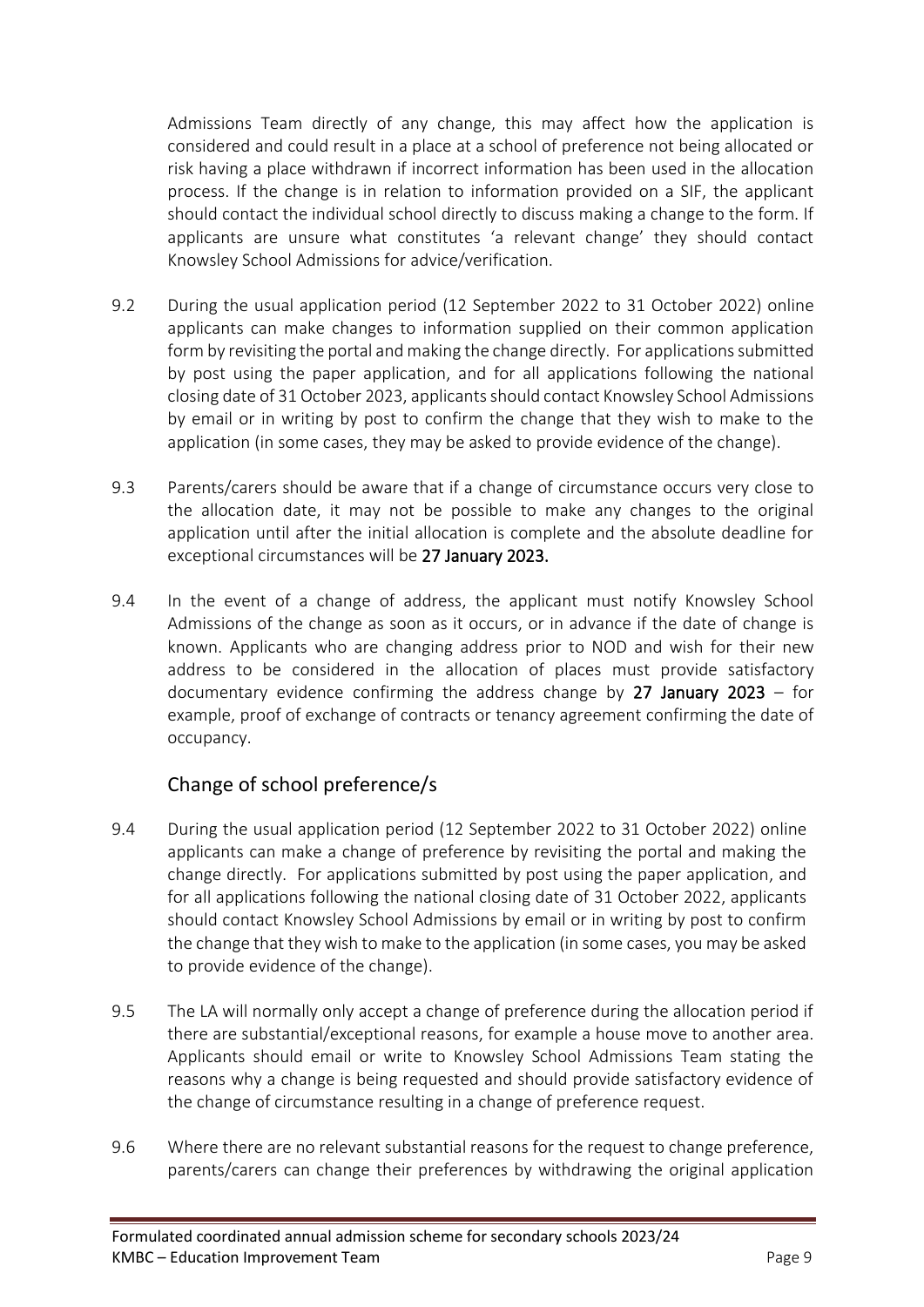and subsequently submitting a new application form. The new application will be considered as a late application as described in section 8 of this document.

9.7 In all circumstances, if the request is received very close to the allocation date, it may not be possible to make changes until after the initial allocation is complete, and the absolute deadline even for exceptional circumstances will be 27 January 2023. In this circumstance, the revised application will only be considered when the initial allocation is complete.

# Change of preference requests received after National Offer Day and before the start of the new school year (1 March to 31 August 2023)

- 9.8 After initial offers have been made, parents/carers who wish to change their preference can do so by making a revised application. The online application portal will be available after NOD for parents to submit a new (second) application which will replace any previous application made.
- 9.9 Knowsley resident parents will still be able to name up to three schools of preference and new preferences will replace those on the original application. Therefore, any applicant who wishes for their child's name to remain on the waiting list for a school/s where a place has been refused must name that school again as the higher preference within the new preference list. Where a place is available in any of the new preferences named, it will be offered, and the original offer will be withdrawn. Where a place cannot be offered, the child's name will be placed on the waiting list/s by applying the relevant oversubscription criteria for that school and the right of appeal will be given. Any previous offer made will remain available.
- 9.10 Knowsley Admissions Team will not process revised preferences received between 1 March and 15 March 2023 until after 16 March 2023. All applications for Knowsley school preferences will be considered together at this time and applicants will be notified of the outcome of their application as soon as possible after 16 March.
- 9.11 After this time, further late applications received up to 31 August 2023 will be considered as soon as possible following receipt. Outcomes in respect of preferences for Knowsley schools will normally be issued within 10 school days of receipt of the application.

## 10 Pupils with an Education, Health and Care Plan (EHCP)

10.1 Where a pupil has an Education, Health and Care Plan (EHCP) which names a particular mainstream school as provision, the child will normally be admitted. Where such pupils are known about at the time of the annual allocation procedures, they will be placed within the admission number, with priority over others thus reducing the number of places available to other applicants. If a an EHCP is issued after the allocation of places has been undertaken and names a school that is already fully subscribed to PAN, that child can be admitted in excess of PAN as a permitted exception.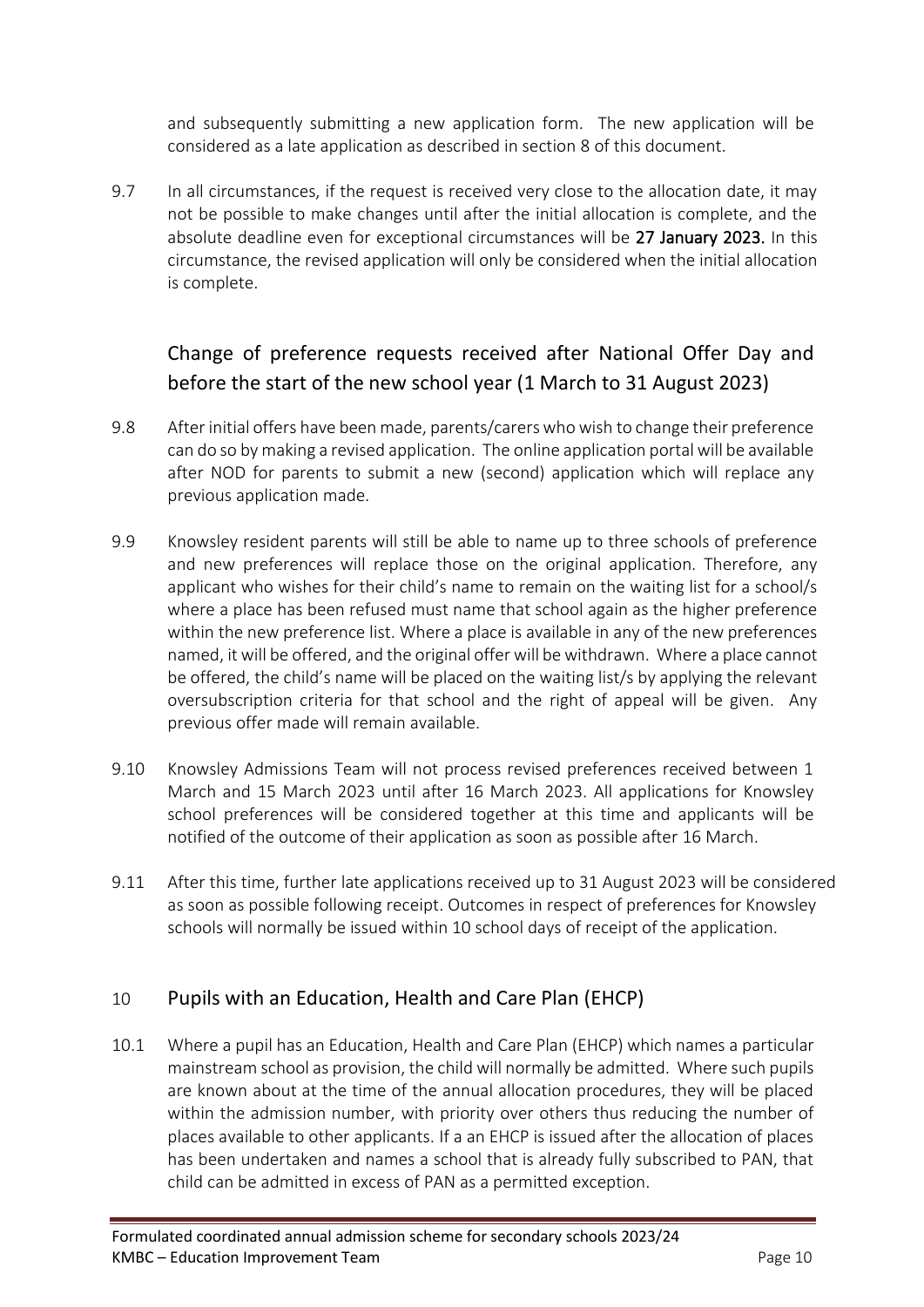10.2 Where a child is under formal assessment by the LA but an EHCP has not been issued at the point the initial allocation of places is concluded, the child will be considered for the mainstream school of preference along with all other applicants for in accordance with the oversubscription criteria of the school.

#### 11 Admission outside the typical age range

- 11.1 Children normally transfer from year 6 of primary education into year 7 of secondary education in the September following their eleventh birthday. This means children who have their 11<sup>th</sup> birthday on or between 1 September 2022 and 31 August 2023 will move to secondary school at the beginning of the Autumn term in September 2023.
- 11.2 Parents/carers may seek a place for their child outside of the normal age group if they believe it is appropriate. Parents/carers should submit information/evidence to support their request which will then be considered by the relevant admission authority. The views of the Headteacher of the school/s requested must be considered and will be a strong factor in determining whether or not admission outside of the normal year group is agreed. Requests for admission to year 7 of secondary education should be received by 31 October 2022 to allow adequate time for the request to be considered and responded to.
- 11.3 Where admission outside of the normal age range is agreed, the application is still subject to consideration under admission arrangements for the relevant year - the process is a right to request and does not guarantee a place in the school of preference or give any additional priority for a place. If a place is not subsequently allocated at the preferred school following the application of the oversubscription policy, the parent/carer retains a right of appeal to an independent panel.
- 11.4 If the request for admission outside of the normal age range is refused, a reason/s for the decision will be provided. There is no statutory right of appeal against the decision to refuse a request for admission outside of the age range, but applicants can follow a complaints procedure if they feel necessary.

# 12 Admissions to year 12 of secondary establishments with post 16 provision

12.1 All Saints Catholic High School will consider applications for admission to yar 12. Details of year 12 admission arrangements can be obtained directly from the school and applications made as described in those arrangements.

#### 13 In-year admission and Fair Access Protocol (FAP)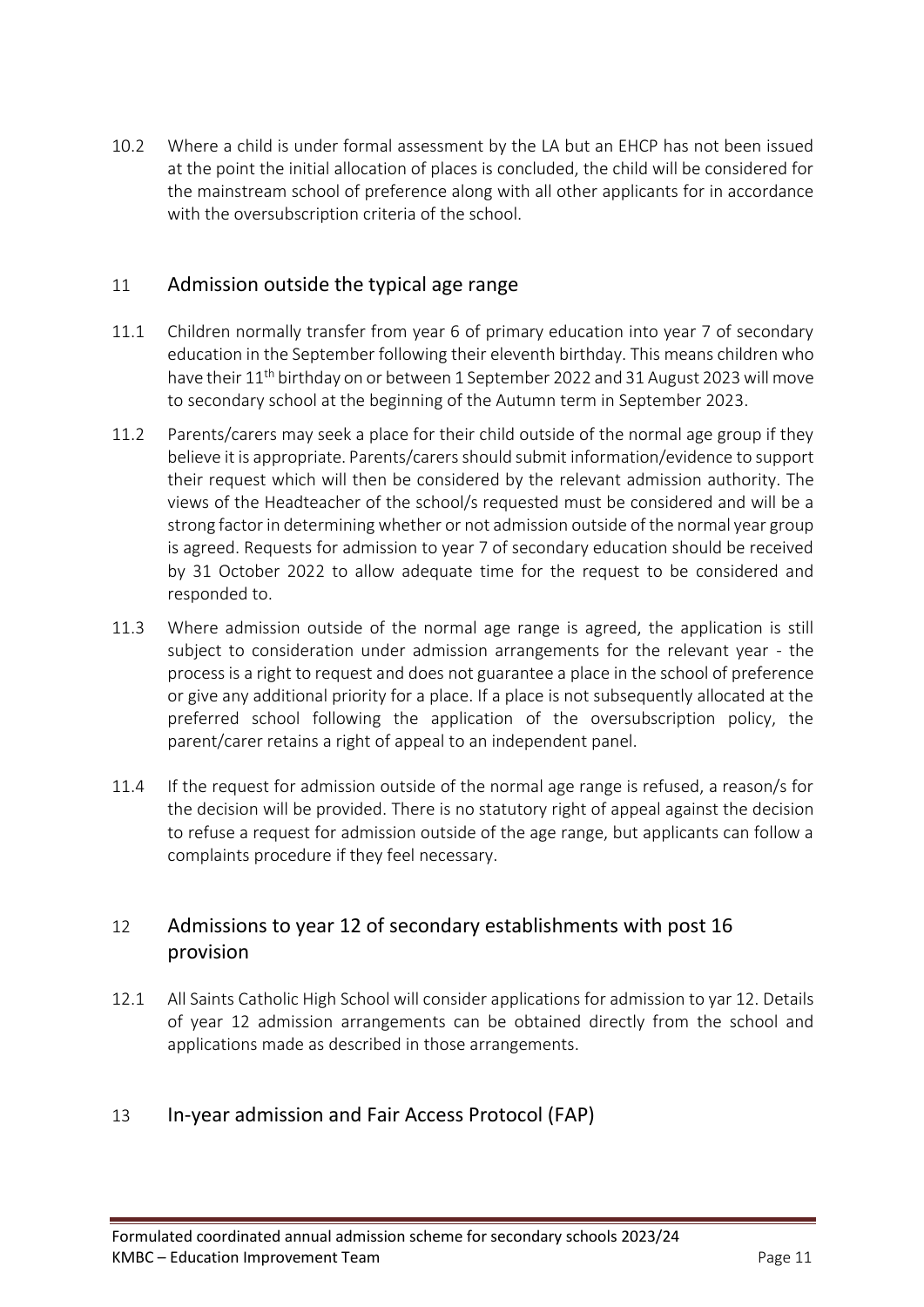#### Secondary school In-Year Admissions (applications for year groups 8 to 11 and year 7 classes after the end of the annual coordination process)

- 14.1 The LA co-ordinates in-year admissions for secondary schools in the borough and the in-year scheme is published as a separate document. If the child has an Education and Health Care Plan, they should contact the Special Education Needs Team within the LA as admission/transfer is dealt with under SEND procedures.
- 14.2 Parents/carers should complete an In-Year Application form and submit it to the Local Authority School Admissions Team who then liaise and monitor applications with each secondary school in the borough. Where places are offered, schools will agree appropriate admission dates with the applicant to allow for a planned admission. Where places are refused due to the year group being full and further admission creating prejudice to the efficient use of education and efficient use of resources, the child will be placed on a waiting list and parents/carers will be advised of their right to an independent appeal against the refusal.
- 14.3 For families moving into the area and where the child will be unable to access their previous school due to distance, parents/carers are advised to make the application 4- 6 weeks in advance of the move taking place to allow time for the application to be processed and ensure children are not unnecessarily out of school. Where a place is available and offered in advance of the child being in the area, a start date will be agreed with parent; this date will not typically be more than 20 school days in the future and places will not be held beyond the agreed start date if the child has not taken up the place as this could potentially create disadvantage to other children applying.
- 14.4 The School Admissions Code states each Local Authority must have a Fair Access Protocol to ensure that unplaced and vulnerable children, and those having difficulty in securing a school place in-year, are allocated a place as quickly as possible. The protocol is operated outside the normal point of entry to school and applies only to specific categories of children seeking places through the in-year transfer/admission process. It does not apply to the annual allocation of year 7 places. The protocol seeks to ensure that no individual school is asked to admit a disproportionate number of children who have been excluded from other schools, who display challenging behaviour, or who are being placed via other categories of the protocol. To achieve this, the protocol allows the Fair Access Panel to make admissions in excess of the admission number, or to refuse where places are available. The Knowsley FAP document is published in a separate document and is reviewed annually during the summer term to be effective from the new school year.